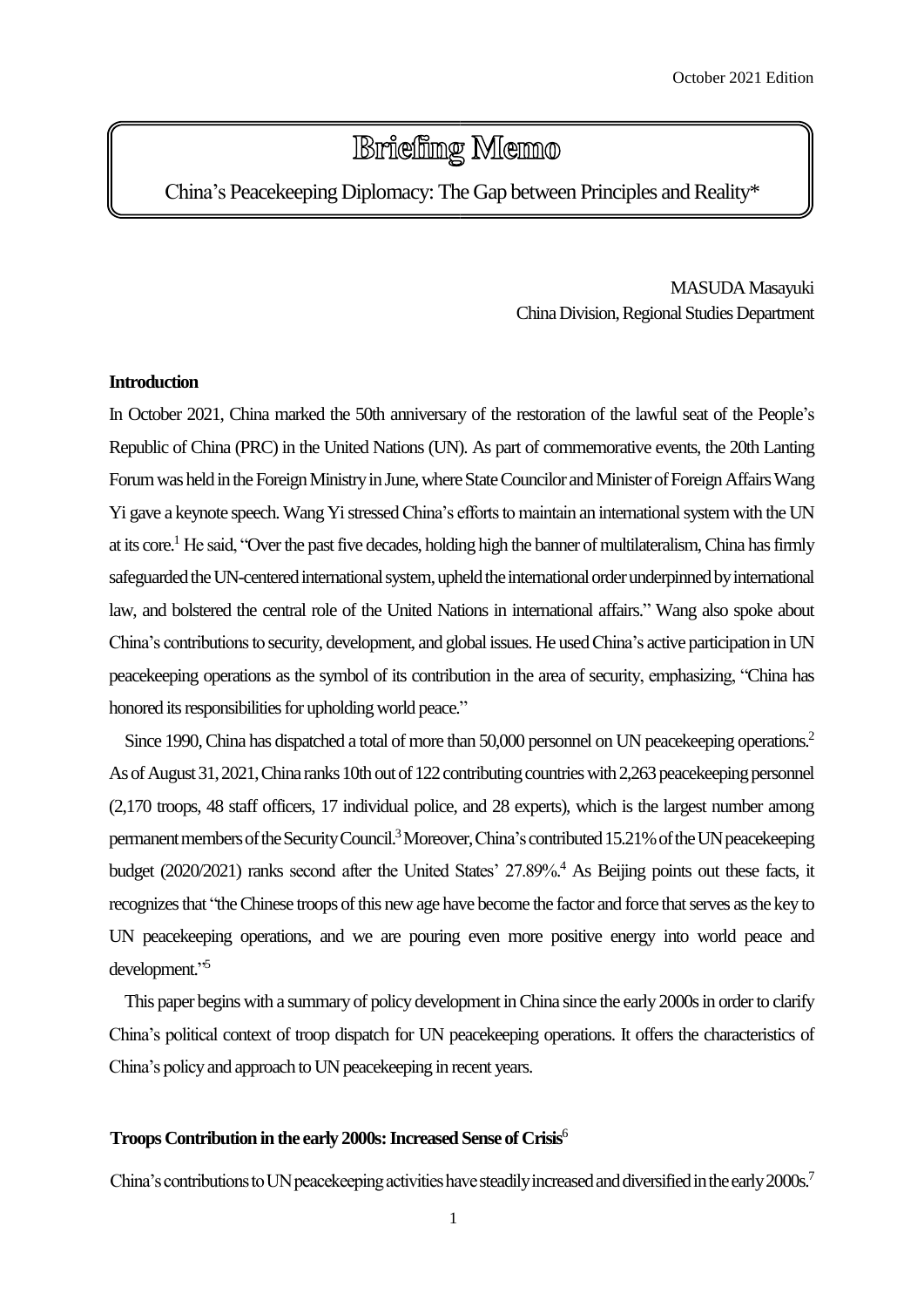In April 2003, China dispatched peace keeping force to the Democratic Republic of Congo consists of 218 peacekeepers, including a 175-member engineering company and a 43-member medical company.<sup>8</sup> In December that year, the Chinese contingent consisting of an engineering company, a transportation company and a medical company with a total of 558 troops was dispatched to the UN Mission in Liberia (UNMIL).<sup>9</sup> Moreover, during September and October 2004, Beijing sent its first Formed Police Unit (FPU) of 125 officers to the UN Stabilization Mission in Haiti (MINUSTAH). The FPU is trained and equipped to act as a cohesive unit capable of accomplishing policing tasks.

In the background of China's bold course of troop deployment at the beginning of the 2000s, which later became normalized, lay a serious concern about the possibility that the authority and role of the UN was declining. Notably, the fears of China's leadership were heightened following the Kosovo crisis at the end of the 1990s and the 1999 North Atlantic Treaty Organization (NATO) bombing of Yugoslavia, which took place in a way that evaded the UN's authority. In the UN Security Council Summit Meeting in September 2000, Chinese President Jiang Zemin emphasized that the issue of "how the UN can maintain international peace and security more effectively" was becoming "an urgent challenge." Moreover, Jiang criticized the NATO bombing of Yugoslavia as a violation of the principles of the UN Charter. In this context, Ambassador Qin Huasun of the Permanent Mission to the UN expressed China's intention to "play a broader and deeper role in UN affairs" to strengthen the authority and role of the UN Security Council.

The Chinese government had studied the feasibility of the continuous deployment of troops since the second half of the 1990s. In May 1997, the Chinese government made the decision to, in principle, participate in the UN Standby Arrangements System (UNSAS). However, it took almost five years for China to actually register in 2002. In 1997 when Ambassador Wang Xuexian of the Permanent Mission to the UN announced the Chinese government's decision, he said, China would contribute to UNSAS in military observers, civilian police as well as engineering, medical, transportation and other logistic contingents. <sup>10</sup> However, he did not touch upon the timing of China's registration or any deployments, merely alludingto "an appropriate period."

The internal movements of the Chinese government relating to troop deployment came to light from 2001. In December that year, the Peacekeeping Affairs Office was newly established in the Ministry of National Defense (this was reorganized as the Peacekeeping Affairs Center in June 2018). The office was responsible for the unified coordination and management within the army regarding the troop dispatch for UN peacekeeping operations. In January 2002, China finally registered its capabilities available for UN peacekeeping operations with UNSAS. Under this arrangement, China had a 525-troop engineering battalion, a 35-troop medical unit and two 80-troop transport companies.<sup>11</sup>

By normalizing the deployment of troops, China was attempting to maintain the role of the UN and its peacekeeping operations. At the same time, China strove to maintain the integrity of its principled position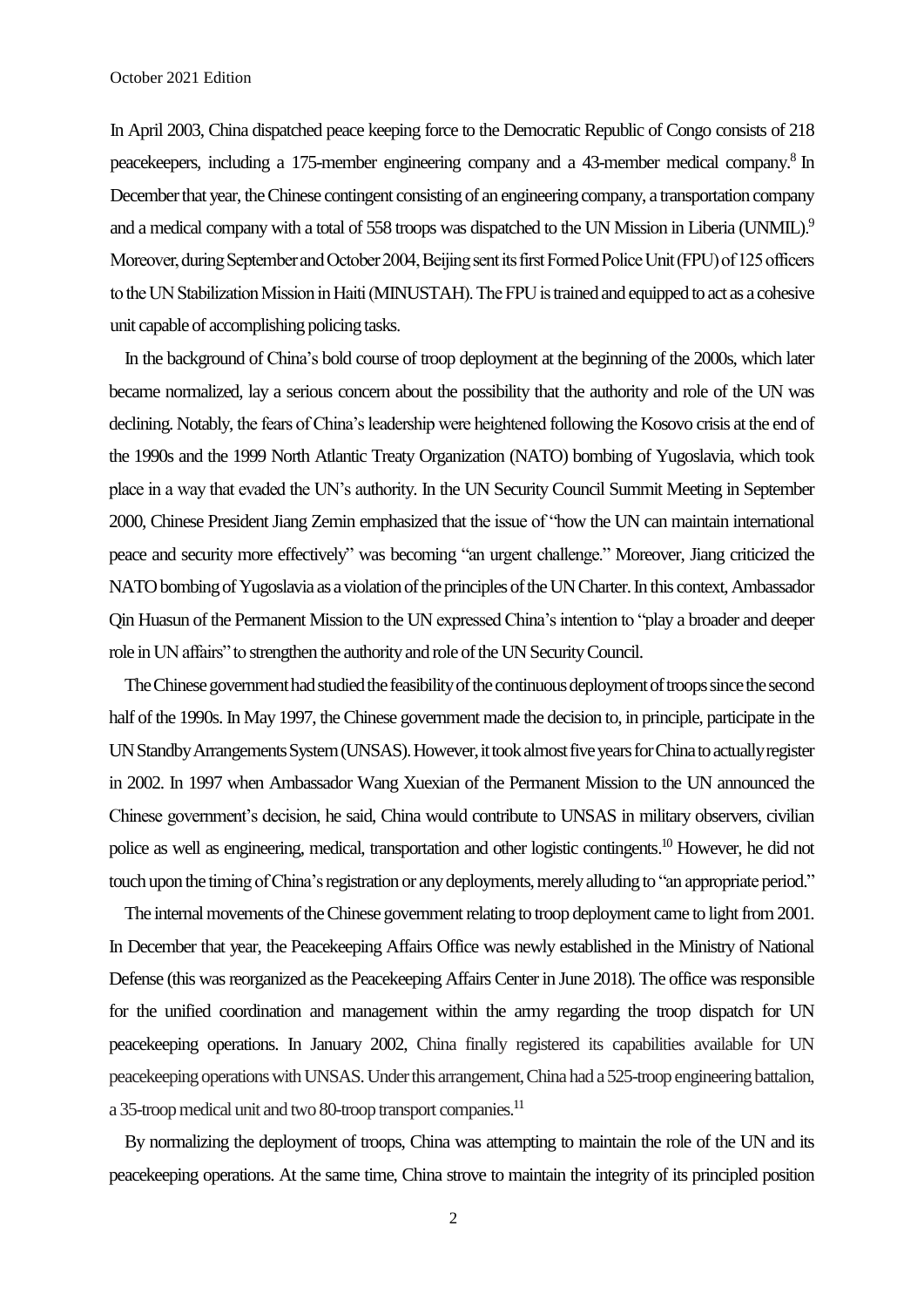concerning the deployment of personnel on UN peacekeeping operations——respecting national sovereignty, non-intervention in the internal affairs, and non-use of force——by limiting its dispatches to logistic force.<sup>12</sup>

#### The Deployment of "Combat Forces" in the 2010s: Proactive and/or Prudent Engagement?

A critical next step was Beijing's decision to send a "combat force" in pursuit of a UN mandate in the early 2010s. There had already been gradual debate about the feasibility of sending operational forces on UN peacekeeping operations within China since the second half of the 2000s. The first Peacekeeping Work Conference was held in June 2007. Participants from the PLA and State Council discussed ways of protecting peacekeepers and peacekeeping troops.<sup>13</sup> At the Peacekeeping Work Conference of June 2009, General Chen Bingde, member of theCentral Military Commission and chief of general staff of the PLA, emphasized that, "It is necessary to further improve the ability for prompt disposition of unexpected incidents as the occasion requires, ensuring security and stability."<sup>14</sup> In November that year, Senior Colonel Kui Yanwei, deputy director of the Peacekeeping Affairs Office, told the media: "If the UN makes a request (to China) to dispatch combat forces, we will put forward proposal to the decision-makers."<sup>15</sup>

At this time, the opinions of military sector were still divided regarding sending combat forces overseas. Professor Wang Baofu of the Strategic Institute of PLA National Defense University indicated his understanding of Senior Colonel Kui's remark: "He expresses that China is ready to dispatch combat forces."<sup>16</sup> On the other hand, Major General (retired) Peng Guangqian noted that "the possibility [of deploying combat forces] is not that large."<sup>17</sup> His reasoning was that the deployment of combat forces would not contribute to improving the situation on the ground, and that the responsibility of maintaining order should be borne by police units. Furthermore, he also pointed out that the PLA was "busy with the task of national defense." Peng concluded that it would go "beyond the scope of PLA's abilities" to send combat forces to UN peacekeeping missions.

Moving into the 2010s, the Chinese authorities started to announce the possibility of sending combat forces more clearly. In May 2012, the "Regulations on the PLA's Participation in UN Peacekeeping Operations" (trial) took effect. These regulations did not mention specific types of forces to be sent to UN missions. However, as for the possibility of sending combat forces, an official of the Peacekeeping Affairs Office explained that, "We leave open the possibility of expanding missions which our military forces will carry out [in the future]."<sup>18</sup> In other words, Chinese military authority recognized the possibility of deploying combat forces on UN peacekeeping missions.

In December 2013, Beijing sent a large detachment of personnel, including combat forces for the first time, along with engineers and medical personnel to support UN Multidimensional Integrated Stabilization Mission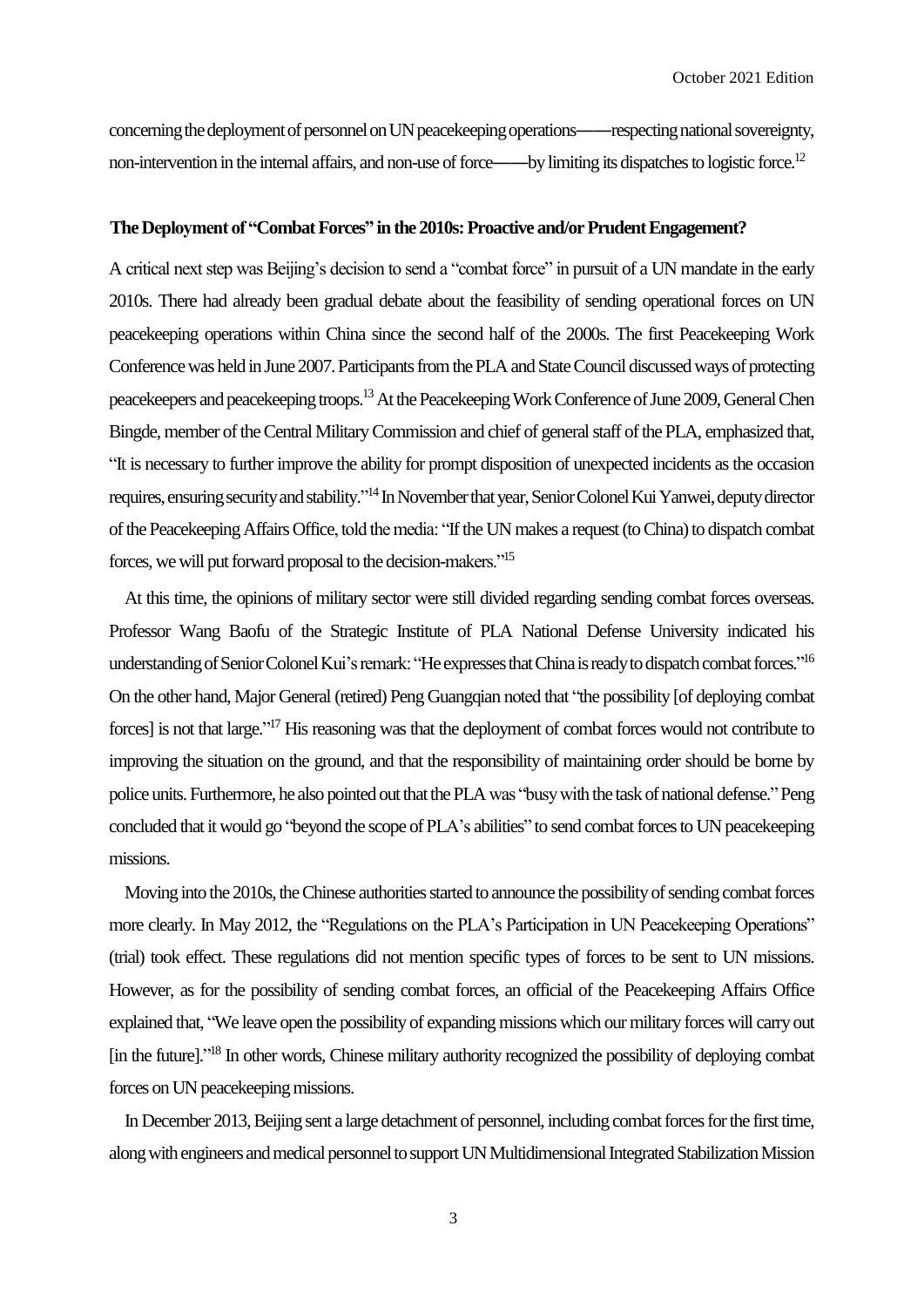in Mali (MINUSMA). Chinese "guard" (force protection) force was responsible for the security of the MINUSMA headquarters and cantonment sites. In January 2015, China's armed forces dispatched the first infantry battalion of 700 troops to the UNMission in South Sudan(UNMISS).Chinese peacekeepers provided protection to civilians, UN personnel, and UN facilities there.

When China's Ministry of National Defense announced the deployment of "combat forces" (作战部队) to Mali, it provided a cautious explanation. Spokesman for the Ministry of National Defense Colonel Yang Yujun gave the following statement on the dispatch of a "security force" (安全部队) to the MINUSMA.<sup>19</sup> "There is no such thing as so-called combat forces in UN peacekeeping forces. The main purpose of the UN peacekeeping forces is to help relevant countries to restore and maintain peace, prevent wars and monitor ceasefires; peacekeeping personnel should not get directly involved in military conflicts in host countries."

On the other hand, in the face of the recent situation in which the civilian population frequently becomes the target of attacks, the international community increasingly permits the use of "any means necessary" to protect civilian populations with the clause in Security Council resolutions. Consequently, there are many examples of peacekeepers becoming targets of parties involved in conflicts. Although the spokesperson for China's Ministry of National Defense stated that "peacekeeping personnel should not get directly involved in military conflict," experts within the military pointed out that peacekeepers face increasing danger.<sup>20</sup> Moreover, the PLA has also set out concrete responses to danger. In May 2011, in light of the dangers in areas in which missions take place, the main peacekeeping standby forces from across the army carried out their first intensive training with the aim of "improving emergency response capabilities for peacekeeping missions."<sup>21</sup>

Beijing took the bold course of dispatching "combat forces." The main reason is the following: Chinese leadership perceived troop deployment to UN peacekeeping operations to be a positive demonstration of China's international responsibilities. Saying this, if China wanted to uphold its aim of strengthening the role ofthe UN and maintaining its basic principles of peacekeeping operations, it would have been fine to limit its dispatched troops to logistic forces. However, China was not able to respond adequately to the increased danger just by strengthening the capabilities of logistic forces, which led to it sending "combat forces."<sup>22</sup>

Furthermore, there was an expectation that dispatching "combat forces" would contribute to enhancing China's position and role in UN peacekeeping.<sup>23</sup> Although Chinese authorities and experts emphasized that China had dispatched the largest number of peacekeepers among the permanent members of the Security Council, they argued that China lags behind in ability to lead UN peacekeeping when compared to other permanent members.<sup>24</sup> They believed that sending "combat forces" was one way of improving this situation. Major General Du Nongyi, vice president of the PLA University of International Relations pointed out that, "compared to other types of military personnel, combat forces have a major impact, and this could lead to an improved position for China and the PLA in UN peacekeeping operations."<sup>25</sup>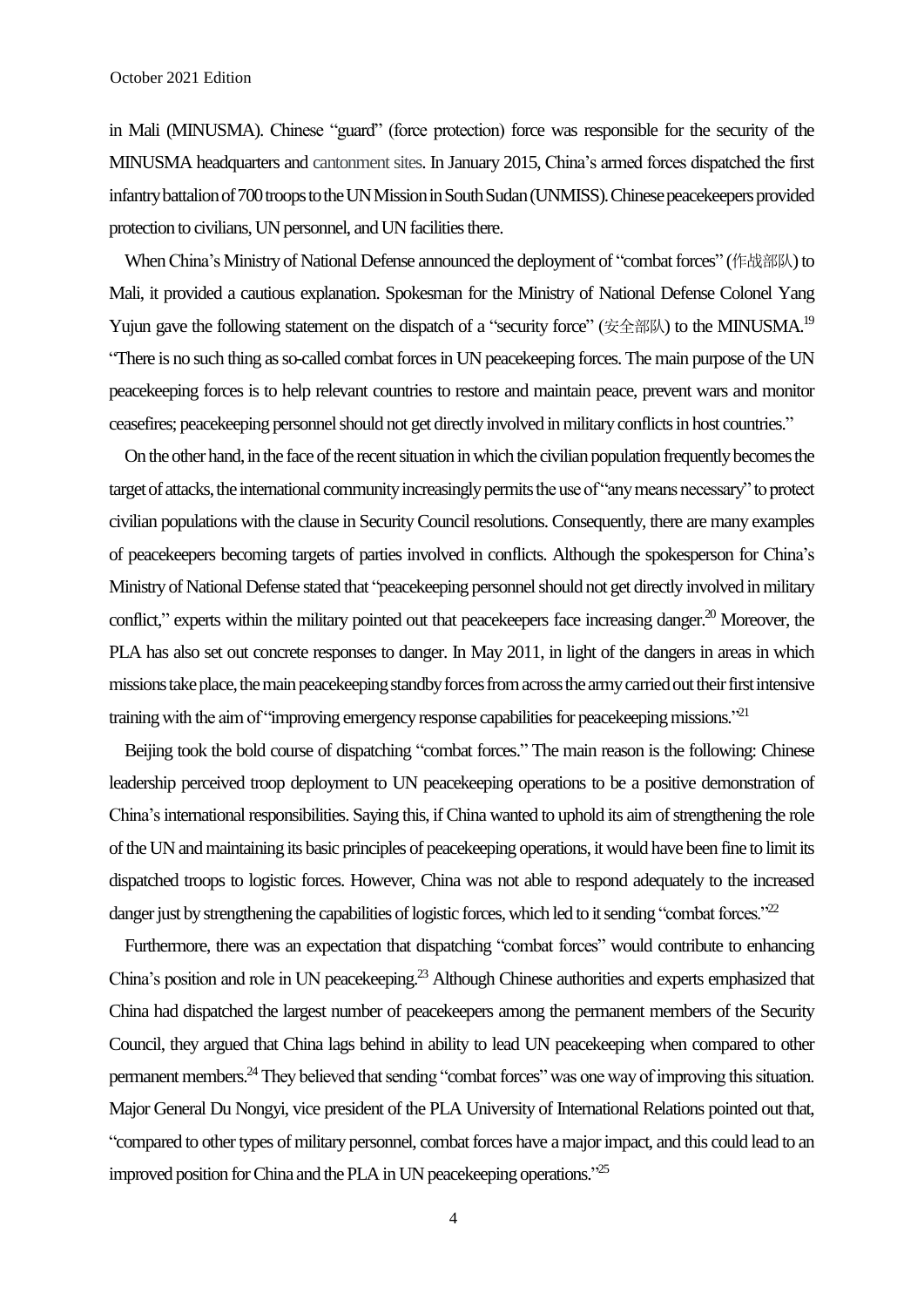#### **Manpower, Materials, Money, and Experience: Securing LeadershipRole**

In September 2015, in his address to the UN General Assembly's annual gathering and Peacekeeping Summit, Chinese President Xi Jinping announced China's new contribution to support the "improvement and reinforcement of peacekeeping operations."<sup>26</sup> (1) China would join the new standby arrangements system, and establish an 8,000 troop stand-by peacekeeping force. (2) The nation would proactively consider sending more personnel for engineering, transportation and medical treatment to participate in peacekeeping operations(3) China would provide training for 2,000 peacekeeping personnel from different countries over five years. (4) China would provide military aid worthy of 100 million dollarsin total to the African Union (AU), so as to support the establishment of the African Standby Force and the African Capacity for Immediate Response to Crisis(ACIRC).(5) China would deploy the first helicopter unit for the UN peacekeeping operations in Africa. (6) China would also establish a one billion dollar, 10-year "China-UN peace and development fund."

President Xi's 2015 pledge has been fulfilled. In June 2017, China registered a standby force of 8,000 troops to the Peacekeeping Capability Readiness System (PCRS). This force has 28 units in 10 categories: infantry, engineering, transport, medical, force protection, rapid response, helicopter, transport aircraft, unmanned aerial vehicles (UAV), and surface vessels.<sup>27</sup> In 2018, 13 of these units were elevated to PCRS Level 2. In 2019 and 2020, six units were upgraded to Level 3 from Level 2. In August 2017, China sent a helicopter contingent equipped with four Mi-171 medium multi-purpose helicopters to the UN-AU Hybrid Operation in Darfur (UNAMID).The Chinese helicopter contingent took responsibility for transporting personnel, injured people, and materials, plus battlefield reconnaissance.<sup>28</sup> China also implemented capacity-building assistance. The PLA provided 20 training programs on civilian protection, etc., for more than 1,500 peacekeeping personnel from over 60 countries over five years, and the Ministry of Public Security also carried out training for more than 1,000 police personnel from different countries.

In May 2016, a China-UN peace and development fund was established under the name "UN Peace and Development Trust Fund" (UNPDF), to which the Chinese government would contribute 200 million dollars over 10 years.<sup>29</sup> Furthermore, from 2016 onwards, China greatly increased the proportion of the UN peacekeeping budget, coming second to the United States.<sup>30</sup> There was also an increasing number of cases in which Chinese military personnel took up leadership posts such as the Force Commander. In November 2016, Major General Yang Chaoying was appointed to the Acting Force Commander of UNMISS, and in December Major General Wang Xiaojun, who was the Defense Attaché to India, became the Force Commander of the UN Mission for the Referendum in Western Sahara (MINURSO).<sup>31</sup> As of 2020, the Deputy Force Commander of UNMISS (Major General Zhang Yijun), the Sector West Commander of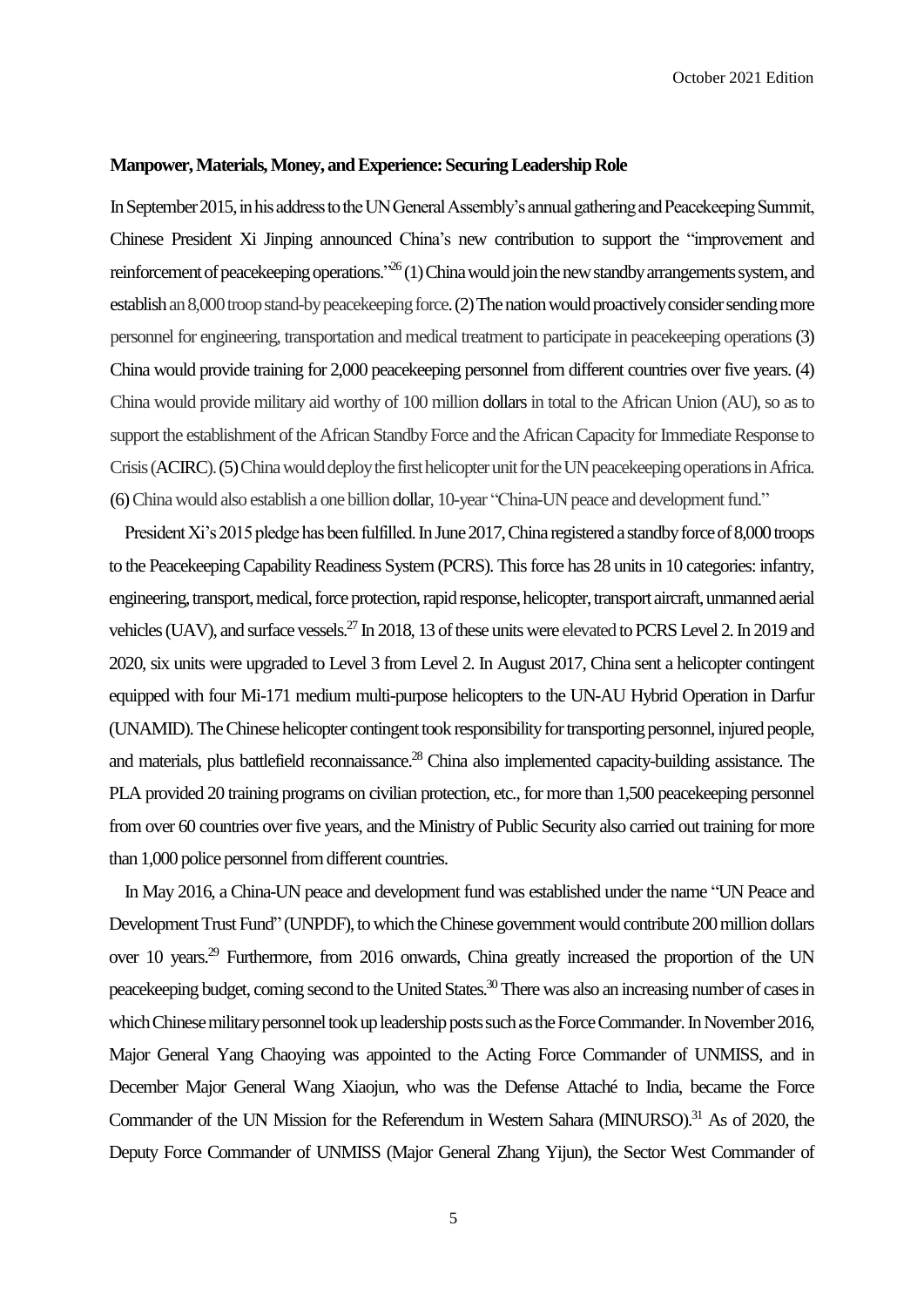UNMISS (Senior Colonel Wang Chuanjin), and the MINUSMA Sector East Commander (Senior Colonel Zhu Jinsong) are members of the Chinese military. It could be said that China has striven to ensure leadership in UN peacekeeping by actively providing manpower, materials, money, and experience.

Notably, China's 8,000-troop peacekeeping standby force had a major international impact. Both peacekeeping experts and UN officials appraised it as a "great gift."<sup>32</sup> However, some PLA officers and officials argue that the organization and structure of China's standby force is not adequately adapted to the diversifying environments of peacekeeping missions. They also point out there is a large gap among units according to their PCRS Level, in terms of the operational structure and mechanisms.<sup>33</sup> In fact, after China registered with PCRS, the scale of its troop deployment has not increased.<sup>34</sup>

Table: Number of troops dispatched by China for UN Peacekeeping Operations:  $2012-2020$ 

| $201^\circ$ | $\omega\omega$ | 2014  |                  | $\omega$ iv             | 2017<br>$\omega$ | 2010  | 71 Q              |  |
|-------------|----------------|-------|------------------|-------------------------|------------------|-------|-------------------|--|
| 1,800       | 1.00           | 1 073 | 7 R 20<br>$\sim$ | $2\angle AAB$<br>$\sim$ |                  | 2,419 | .127<br>$\sim$ TJ |  |

Source: United Nations Peacekeeping, "Troop and Police Contributors."

Note: As of December 31 each year.

## Initiatives to Improve the Safety and Security of Peacekeepers: the Increasing Gap

In recent years, China has repeatedly emphasized enhancing the role of troop-contributing countries (TCCs) and police-contributing countries (PCCs) in UN peacekeeping. Ambassador Wu Haitao of the Permanent Mission to the UN pointed out that TCCs and PCCs are the main actors in implementing UN peacekeeping operations, and TCCs and PCCs must be acknowledged and respected. <sup>35</sup> In this regard, he insisted that, "We should strengthen the triangular communication between the Security Council, the Secretariat, and the TCCs." According to Wu, the Special Committee on Peacekeeping Operations should play its full role as a policy review body and give TCCs more say on peacekeeping issues.

China, seeking to enhance the role of TCCs and PCCs, has proactively worked on improving the safety and security of peacekeepers. In 2016, after China suffered three fatalities in Mali and South Sudan, the Chinese government confronted a more vocal public at home who sometimes questioned the rationale and risks of China's participation in peacekeeping missions.<sup>36</sup> Accordingly, Beijing strengthened efforts to improve the safety and security of peacekeepers. The China-led UNPDF has provided resources to 95 projects to help advance international peace and security and the 2030 Agenda for Sustainable Development.<sup>37</sup> The UNPDF views peacekeeping capacity-building as an important task, through which it aims to assist the United Nations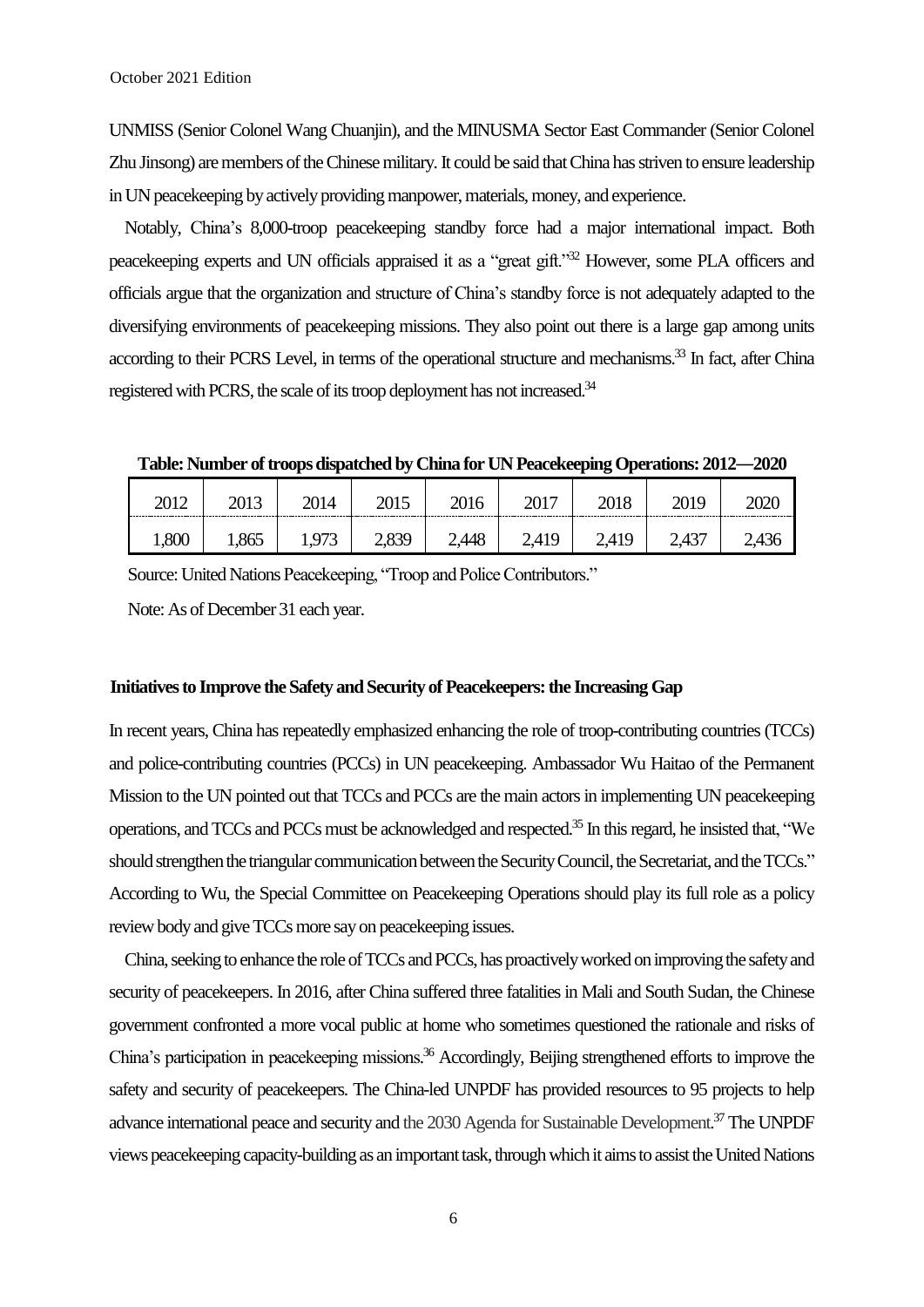in enhancing the safety and security of peacekeepers and supporting developing countries in building their peacekeeping capacities. 38

In 2017, the Chinese government supported a UN research project on the safety and securityof peacekeepers via the UNPDF.<sup>39</sup> This research project was carried out at the request of UN Secretary-General António Guterres, and a report was released in December.<sup>40</sup> The lead author was Brazilian Lieutenant General (Retired) Santos Cruz who served as the Force Commander of MINUSTAH and MONUSCO. The Cruz Report comprehensively discussed measures to reduce military casualties and injuries. Many experts within China focused on the arguments that the report advocated for "changing mindsets" regarding the security risks of peacekeeping activities. The report stated that peacekeepers must be "empowered to take the initiative to deter, prevent, and respond to attacks," and when there is a clear risk such as an ambush, terrorist attack, or open combat, "the United Nations must employ overwhelming force."<sup>41</sup>

Associate Professor He Yin of the China Peacekeeping Police Training Center, China People's Police University criticized the Cruz Report, saying, "It underscores the validity of the devolution of UN peacekeeping."<sup>42</sup> He argues that since 2010, due to the changes in conflict forms, the influence of interventionism, the recklessness of the Security Council mandate and the manipulation of major powers, the practice of UN peacekeeping has devolved from the "maintaining peace—building peace" model to the "building peace—keeping peace" model. Accordingly, "peace" is frequently created by non-peaceful means——peace enforcement. He asserted that China "should actively promote the return of UN peacekeeping to a path of evolution." Furthermore, in another monograph, Professor He pointed out that the report concentrated too much on responses in terms of technology, equipment and actions, and thus, he emphasized, "We should search for the causes on strategic and political levels." <sup>43</sup>

The Chinese government might have felt a sense of urgency in responding to the Cruz Report. Through the UNPDF, Beijing had strengthened its contributions to practical issues such as supporting capacity-building efforts and improving the safety and security of peacekeepers. Moreover, the PRC Permanent Mission to the UN, took the opportunity presented by the Cruz Report to continue bringing up the theme of improving the safety and security of personnel while moving on to international consensus-building regarding how UN peacekeeping should be.<sup>44</sup> In February 2020, Ambassador Zhang Jun, Permanent Representative to the UN said that China would hold an open debate on "United Nations peacekeeping operations: Better capacity building, more safety and security" during its presidency of the Security Council in March, to which all TCCs are invited.<sup>45</sup> The debate was cancelled due to the escalating COVID-19 pandemic.<sup>46</sup> Despite the cancellation, China decided to proceed with a resolution that members were in the process of negotiating as the anticipated outcome of the signature event. On March 30, 2020, the Security Council adopted resolution 2518 on capacitybuilding and the safety and security of peacekeepers, which had been co-sponsored by 43 nations.<sup>47</sup>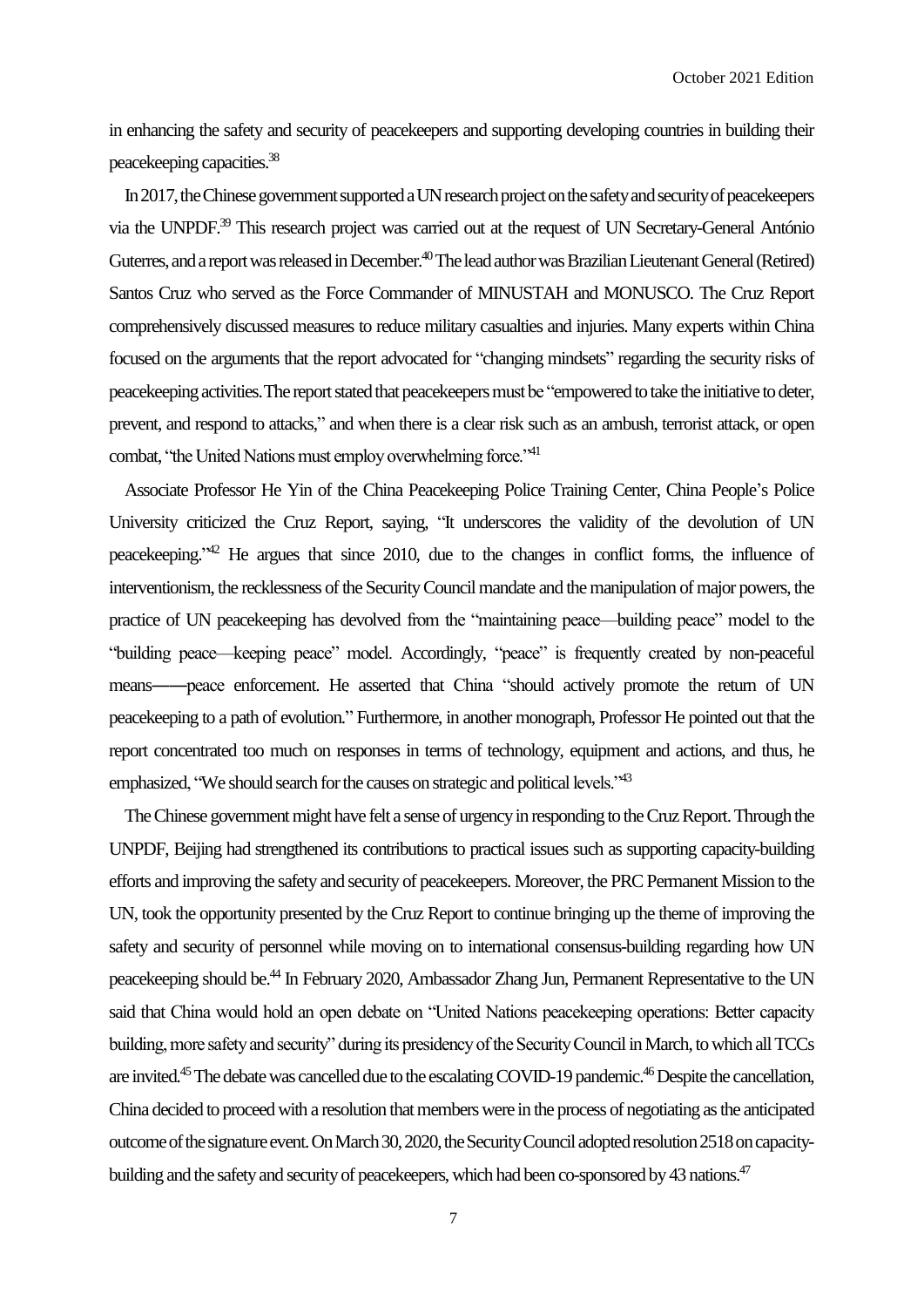Resolution 2518 affirms that "lasting peace is not achieved or sustained by military and technical engagements alone, but through political solutions." Resolution 2518 comprehensively covers issues concerning the improvement of the safety and security of peacekeepers, and many of the points overlap with those raised in the Cruz Report.<sup>48</sup> Nevertheless, China moved towards adopting the resolution to maintain a balanced discussion by focusing onthe basic principles of peacekeeping.Ambassador Zhang Jun believed that the resolution would be *of great significance for improving peacekeeping operations* as well as effectively ensuring the safety of peacekeepers(emphasis added by author). He clearly expressed thatthe resolution would contribute to "forging a consensus," and peacekeeping operations could be improved and a great role could be played in resolving hotspot issues by political means."<sup>49</sup> China emphasized the "primacy of politics" to conflict resolution. 50

### **Conclusion**

China deems dispatching troops to UN peacekeeping operation is a diplomatic means of influencing the course of the UN peacekeeping. China began a large-scale dispatch of troops in earnest at the beginning of the 2000s due to a sense of crisis at the deteriorating authority and role of the UN. China aimed to both strengthen its contributions to UN peacekeeping operations and uphold basic principles of peacekeeping by limiting its troop dispatches to logistic forces. In light of the changing environment of peacekeeping operations, in the 2010s, Beijing decided to send "combat forces." This also involved an expectation of a improved capability to lead UN peacekeeping, including policy discussions. Moreover, Xi Jinping declared that China would proactivelyand regularlyprovide manpower, materials, money, and experience to UN peacekeeping, so as to ensure China had a more active leadership role.

However, the main factor that drove Beijing to secure its leadership was the widening of the gap between the basic principle and reality of the environment surrounding peacekeeping operations.Although Bejing had a strong preference for traditional UN peacekeeping operations, the reality was that diverse peacekeeping missions were increasingly required, including civilian protection and long-term peace-building, and "any means necessary" including the use of military force partly in order to protect civilian population. It was difficult for China to affect the reality of policy development merely by limiting its dispatched troops to logistic forces to maintain its principled position on peacekeeping, which lead the country to take the course of sending "combat forces."

On the other hand, in recent years UN peacekeepers have been increasingly attacked by violent extremist groups.China suffered three fatalities in 2016 including one in Mali in May and two in South Sudan in July of the same year. The Chinese government confronted a more vocal public at homewho sometimes questioned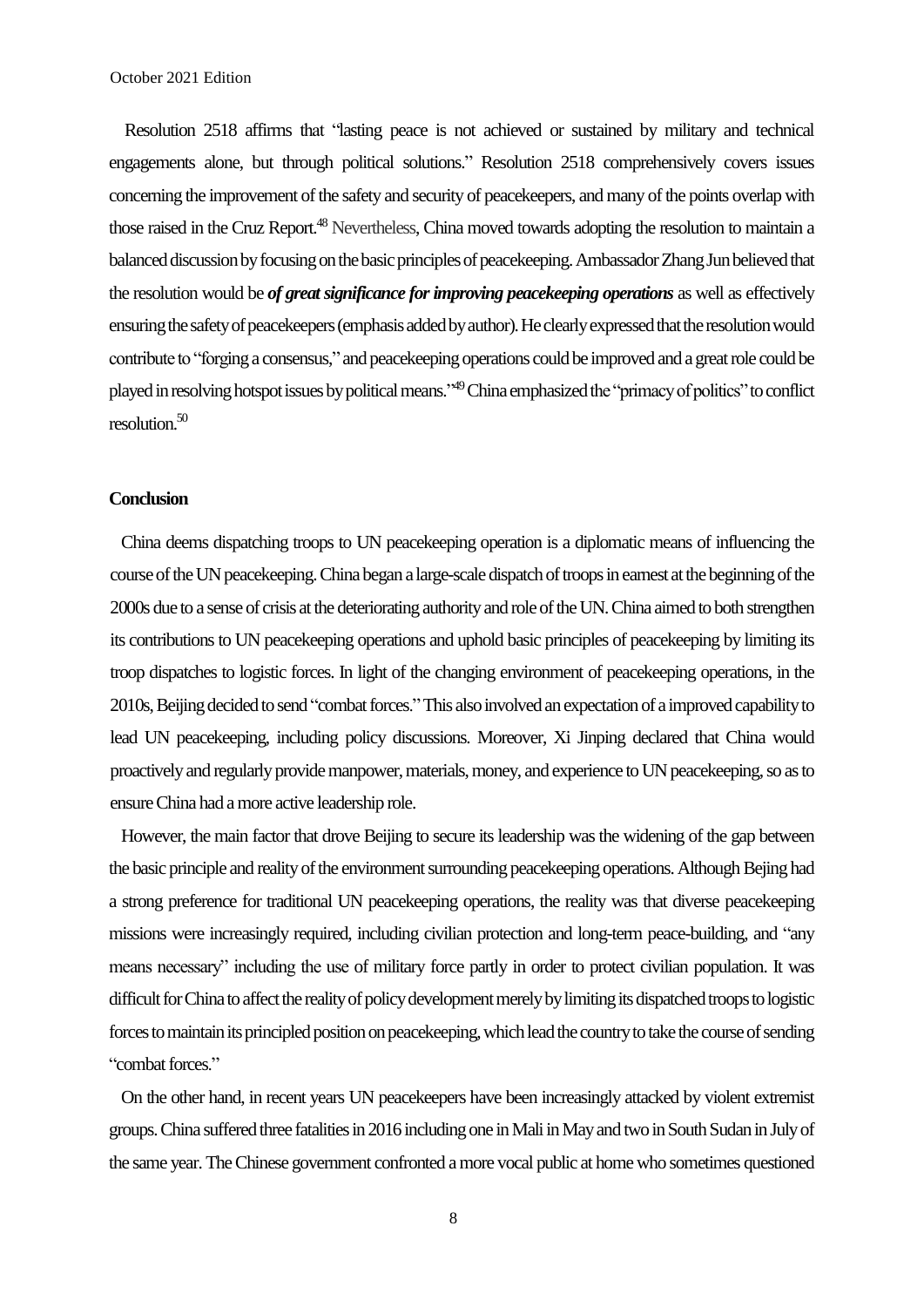the rationale and risks of China's participation in peacekeeping missions.Accordingly, China strengthened its international initiatives concerning the improvement of the safety and security of peacekeepers. However, the 2017 Cruz Report, which was supported by the Chinese government, suggested that when there was a clear risk, the UN must employ overwhelming force, including the use of military force. This meant the report was taken as contradicting the basic positionof China, which advocates for the "primacy of politics."Consequently, China drafted a Security Council resolution and moved to drum up support fromTCCs and PCCs. On March 30, 2020, the Security Council adopted resolution 2518, which affirmed the "primacy of politics." In other words, in recent years, China's peacekeeping policies and its search to ensure its leadership can be understood as a response to the widening gap between China's principled position and actual policy development of UN peacekeeping.

After resolution 2518 was adopted, China emphasized the necessity of implementing the resolution and moved to establish a new mechanism.<sup>51</sup> In April 2021, the Group of Friends on the Safety and Security of UN Peacekeepers was launched under the joint initiative of China and major TCCs/PCCs——Brazil, Indonesia, and Rwanda. According to Ambassador Zhang Jun, this group "provides a platform to strengthen information sharing, policy coordination, and capacity building." He expressed the hope the group would contribute to "translating the consensus of member states into concrete action on the ground."<sup>52</sup>

It remains uncertain whether China's search to ensure leadership has functioned to lessen the gap between principles and reality. If, on the premise of maintaining the safety and security of peacekeepers, China wants to see "improvements" of peacekeeping operations, it cannot avoid involvement in discussions about the fundamental issue of what values, principles, standards and norms will be set out in the creation of peacekeeping mandates.

#### **NOTES**

<sup>\*</sup> The author is grateful for the useful comments from the researchers of Japan Peacekeeping Training and Research Center, Joint Staff College. The author appreciates the insightful comments and suggestions from Professor YAMASHITA Hikaru.

<sup>1</sup> Wang Yi, "A New Journey Ahead after Fifty Extraordinary Years," *China Daily*, June 28, 2021.

<sup>&</sup>lt;sup>2</sup> 'New Contributions to UN Peacekeeping Operations: Written at the Time of Kicking off the 'Shared Destiny-2021' International Peacekeeping Field Training Exercise" [为联合国维和行动作出新贡献:写在'共同命运-2021'国际维和实 兵演习开始之际],*PLA Daily* [解放军报],September 7, 2021.

<sup>3</sup> United Nations Peacekeeping, "Troop and Police Contributors," as of August 31, 2021.

<sup>4</sup> "Implementation of General Assembly Resolutions 55/235 and 55/236: Report of the Secretary General," [A/73/350/Add.1,](https://undocs.org/A/73/350/Add.1) December 24, 2019.

<sup>5</sup> Publicity Department of the Communist Party of China (CPC) Central Committee [中共中央宣传部], "The Historical Mission, Action and Values of the CPC" [中国共产党的历史使命与行动价值], *People's Daily* [人民日报], August 27,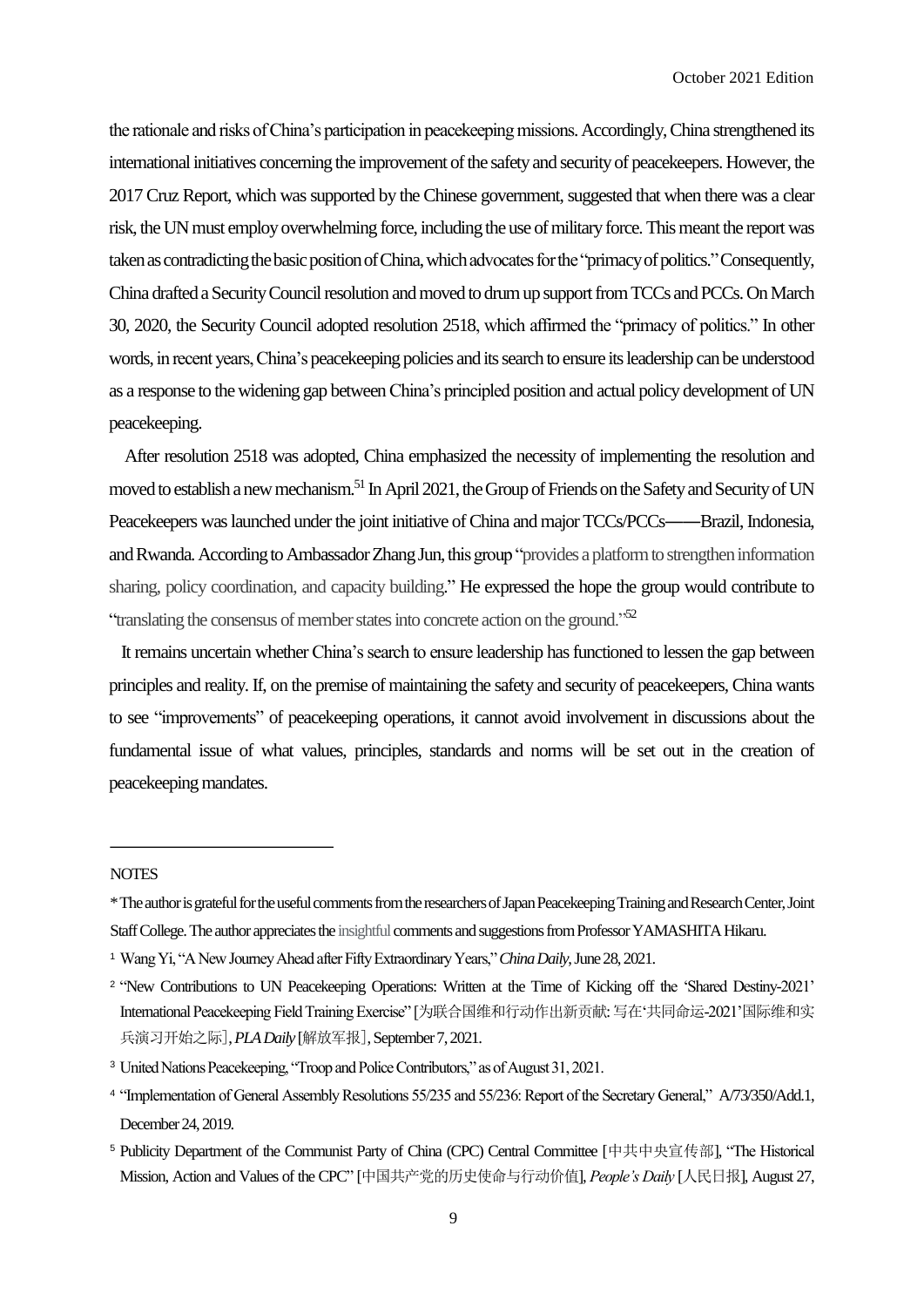2021.

- <sup>6</sup> Masayuki Masuda, "China's Peacekeeping Diplomacy and Troop Dispatch: A New Avenue for Engagement with the International Community," *NIDS Journal of Defense and Security* 12 (December 2011): 3–25.
- <sup>7</sup> During this period, China also strengthened support for UN peacekeeping missions through its contribution of military observers and staff officers.Before 2003, an average of around 40 military observers and staff officers combined a year were dispatched; in 2004 this went up to just under 70 people. Xiong Guangkai [熊光楷], *International Situation and Security Strategy* [国际形势与安全战略](Beijing: Tsinghua University Press[清华大学出版社], 2006), 130–131.
- <sup>8</sup> Peacekeeping Affairs Office, Ministry of National Defense of People's Republic of China (PRC)[中华人民共和国国防部 维和事务办公室], *Mission for Peace: Commemorative Album of PLA's Participation in UN Peacekeeping Operations*[和 平使命: 中国人民解放军参加联合国维持和平行动纪念画册](December 2011), 22, 55.
- <sup>9</sup> When Beijing made a decision to send the first troop to UNMIL, it was announced that 550 personnel would be dispatched, but a total of 558 personnel were actually sent, as the number of military personnel dispatched included an additional eight medical officers. "First Chinese Peacekeepers Leave for Mission in Liberia" [中国赴利比里亚维和部队首批官兵出发], *People's Daily*, December 10, 2003; Ding Yan et al., "Protecting and Nursing AIDS by Chinese medical Officer in Liberia" [中国驻利比里亚维和医务人员对艾滋病的防护及护理], *Chinese Journal of Practical Nursing* [中国实用护理杂志] 22, no. 6 (2006): 72.
- <sup>10</sup> Wang Zhenchuan [王振川] ed., *Yearbookof New Age of Reform and Opening up1997*[中国改革开放新时期年鉴 1997] (Beijing: China Democracy and Legal Publishing House [中国民主法制出版社], 2014), 518.
- <sup>11</sup> "China Gradually Scale up its Participation in UN Peacekeeping Operations" [中国逐步加大参与联合国维和行动的力 度和规模], *Xinhua*[新华社], December 9, 2003.
- <sup>12</sup> During the United Nations Transitional Authority in Cambodia (UNTAC) from 1992 to 1993, China sent engineer units: two battalions of 400 troops totaling 800.Still, the PLA continued to send military observers, liaison officers, and staff officersto UN peacekeeping operationsother than UNTAC.See, Information Office of State Council [国务院新闻办公室], "China's National Defense in 2002" [2002 年中国的国防] (December 9, 2002), Xinhua Monthly [新华月报社] ed., *Selection of Important Literature of the Party and State since the 16th National Congress of theCPC*[十六大以来党和国家重要文献 选编](Beijing: People's Publishing House [人民出版社], 2005), 836.
- <sup>13</sup> "First-ever All-ArmyPeacekeeping Work Conference Begins" [我军首次维和工作会议开幕], *PLA Daily*, June 19, 2007. Officials from the Ministry of Foreign Affairs, Ministry of Finance, and Ministry of Public Security also took part in the conference.
- <sup>14</sup> "PLA Peacekeeping Work Conference Held in Beijing" [全军维和工作会议在京召开], *PLA Daily*,June 26, 2009.
- <sup>15</sup> "Will China Send Peacekeeping Combat Force?" [中国今后可能外派维和作战部队], *Henan Business Daily*[河南商报], November 23, 2009.
- <sup>16</sup> "Will China Send Combat Force to Peacekeeping Missions?" [中国将派战斗部队参与维和?] T*ime Weekly Online* [时代 在线网],November 26, 2009.
- <sup>17</sup> "Experts Interpret China's Peacekeeping Operations" [专家做客中国日报网解读中国海外维和行动], *China Daily Online* [中国日报网], January 20, 2010.
- <sup>18</sup> "Ministry of National Defense Answers Questions on 'Peacekeeping Regulation,' Consider Comprehensively on Dispatch of Combat Force" [国防部就<维和条例>答问 统筹考虑作战部队派遣], China Internet Information Center [中国网], May 17, 2012; "New Detachment Asserts China's Role as Peacekeeping Heavyweight," *Xinhua*, April 8, 2015.
- <sup>19</sup> "Ministry of National Defense: China to Send First Security Force for Peacekeeping Mission in Mali" [国防部: 中国军队首 次派出安全部队参与马里维和], *Xinhua Online* [新华网],June 27, 2013.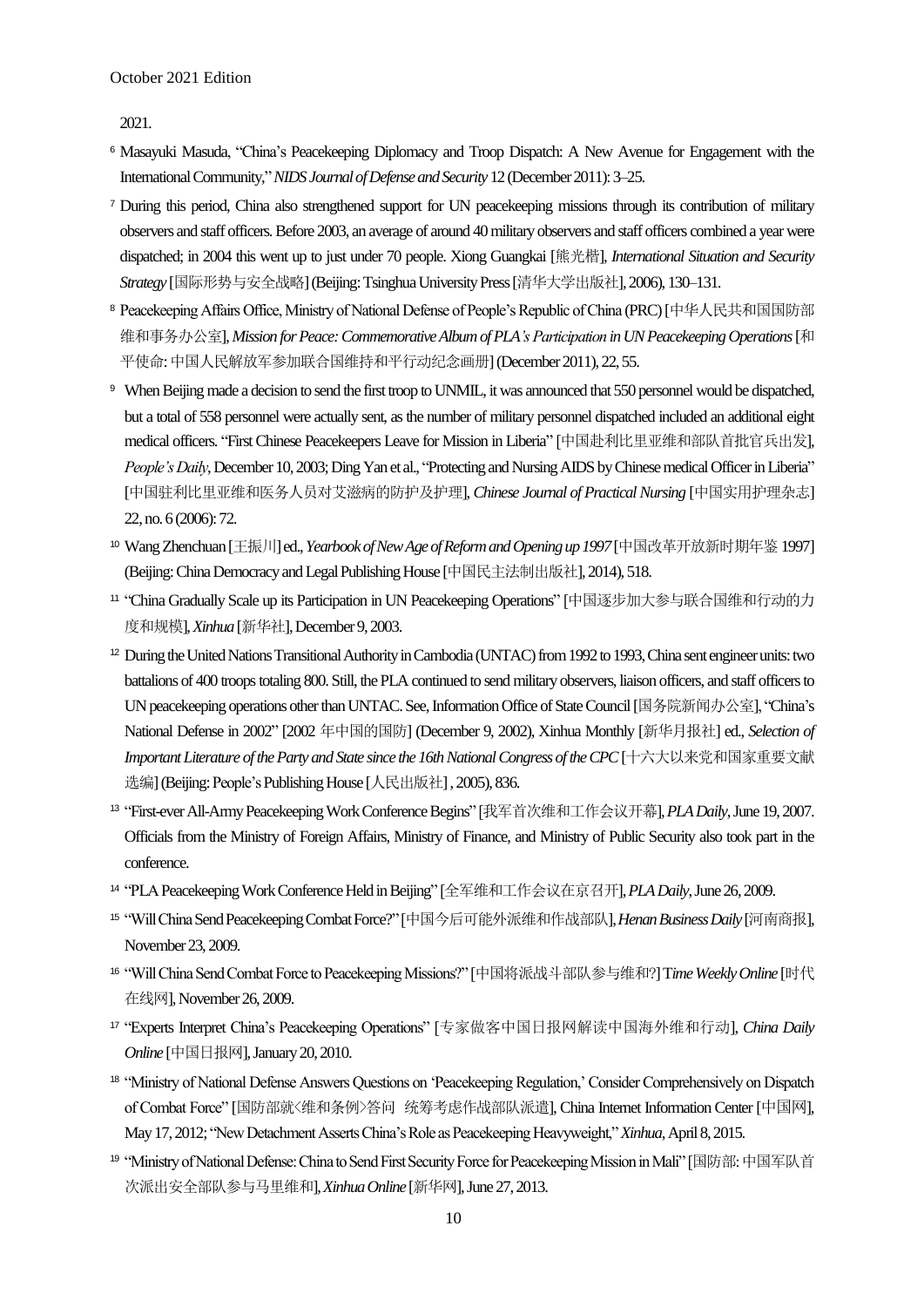- <sup>20</sup> Lu Jianxin, Wang Tao, Zhou Hui [陆建新, 王涛, 周辉], *International Peacekeeping* [国际维和学] (Beijing: National Defense University Press [国防大学出版社], 2015), 187–197; Du Nongyi, Zhou Hui, Yang Kai [杜农一, 周辉, 杨凯], *Military Diplomacy of New China and International Peacekeeping* [新中国军事外交与国际维和研究](Beijing: National Defense University Press, 2015), 118–122.
- <sup>21</sup> "First Backbone Intensive Training for Peacekeeping Stand-by Forces Begins in Xi'an" [首次维和待命部队骨干集训在 西安举办], *Xinhua Online*, May 27, 2011;"FirstBackbone Intensive Training for All-Army Peacekeeping Stand-by Forces Concluded" [全军首期维和待命部队骨干集训结束], *PLA Daily*, June 4, 2011.
- <sup>22</sup> Admiral Sun Jianguo, a deputy chief of the Joint Staff Department stated that, "The scale and type of China's peacekeeping forces have continuously widened; this is a tangible embodiment of China's firm support for UN peacekeeping operations." "Sun Jianguo: China is the Largest Troop-Contributing Countries among Permanent Members of the Security Council" [孙 建国: 中国是安理会常任理事国维和派兵最多国家], *China News* [中国新闻社], March 27, 2015.
- <sup>23</sup> "Protecting Peace: Summary of Chinese Armed Forces' 25 Years of Participation in UN Peacekeeping" [守望和平永不变: 中国军队参加联合国维和行动 25周年综述], *Xinhua*, April 19, 2015.
- <sup>24</sup> Du Nongyi et al., *Military Diplomacyof New China and International Peacekeeping*, 199.
- <sup>25</sup> Du Nongyi et al., *Military Diplomacy of New China and International Peacekeeping*, 203. International criticism of China's responses to the Darfur conflict in the middle of the 2000s grew as the UN Security Council discussed how to deploy a peacekeeping mission in Darfur. With the increase in critical international opinion, Beijing worked on summit diplomacy and established the Special Representative on African Affairs in 2007 to persuade the Sudanese government to accept the dispatching of blue helmets to Darfur. In the face of this international environment, Chinese strategists cranked up internal discussions on how to increase China's discourse power and define international responsibility.Thus, how to contribute to UN peacekeeping operations also became a topic of discussion.
- <sup>26</sup> "Xi Jinping Attends and Addresses UN Leaders' Summit on Peacekeeping" [习近平出席联合国维和峰会并发表讲话], *People's Daily*, September 30, 2015.
- <sup>27</sup> Information Office of the PRC State Council [中华人民共和国国务院新闻办公室], "China's Armed Forces: 30 Years of UN Peacekeeping Operations" [中国军队参加联合国维和行动 30年], *People's Daily*, September 19, 2020.
- <sup>28</sup> "China's Helicopter Unit Joins Peacekeeping Mission in Darfur," *Xinhua*, June 11, 2017; "China's First Helicopter Unit Completes Mission in Darfur and Returns Home" [中国首支赴达尔富尔维和直升机分队完成任务分批回国], *Xinhua*, August 24, 2018.
- <sup>29</sup> "China and the United Nations Signed Agreement to Establish China-UN Peace and Development Fund" [中国与联合国 签署设立中国-联合国和平与发展基金协议], *Xinhua*, May 6, 2016.
- <sup>30</sup> "China to Become 2nd Largest Contributor to UN Peacekeeping Budget," *China Daily Online*, May 30, 2016; "China Makes Great Contributions to UN Peacekeeping Operations," *Xinhua*, July 27, 2016.
- <sup>31</sup> "Chinese Replaces Kenyan Commander in Juba," *The East African*, November 3, 2016; "UN Chief Appoints Chinese General as Force Commander of UN Mission in Western Sahara," *Xinhua*, December 9, 2016.
- <sup>32</sup> Interview with Canadian officials (Ottawa, December 2017); Interview with UN officials (New York, May 2018).
- <sup>33</sup> Su Xisheng, Zhao Chuang [苏喜生, 赵闯] "Analysis on How to Strengthen the Capacity Building of the Army's Peacekeeping Standby Forces" [如何加强陆军维和待命部队能力建设], *National Defense Science & Technology* [国防 科技] 41, no.2 (April 2020): 122–125.
- <sup>34</sup> The peak of Chinese military personnel deployment in UN peacekeeping missions was in July 2015; at the end of the month, 2,887 military personnelhad dispatched on six missions.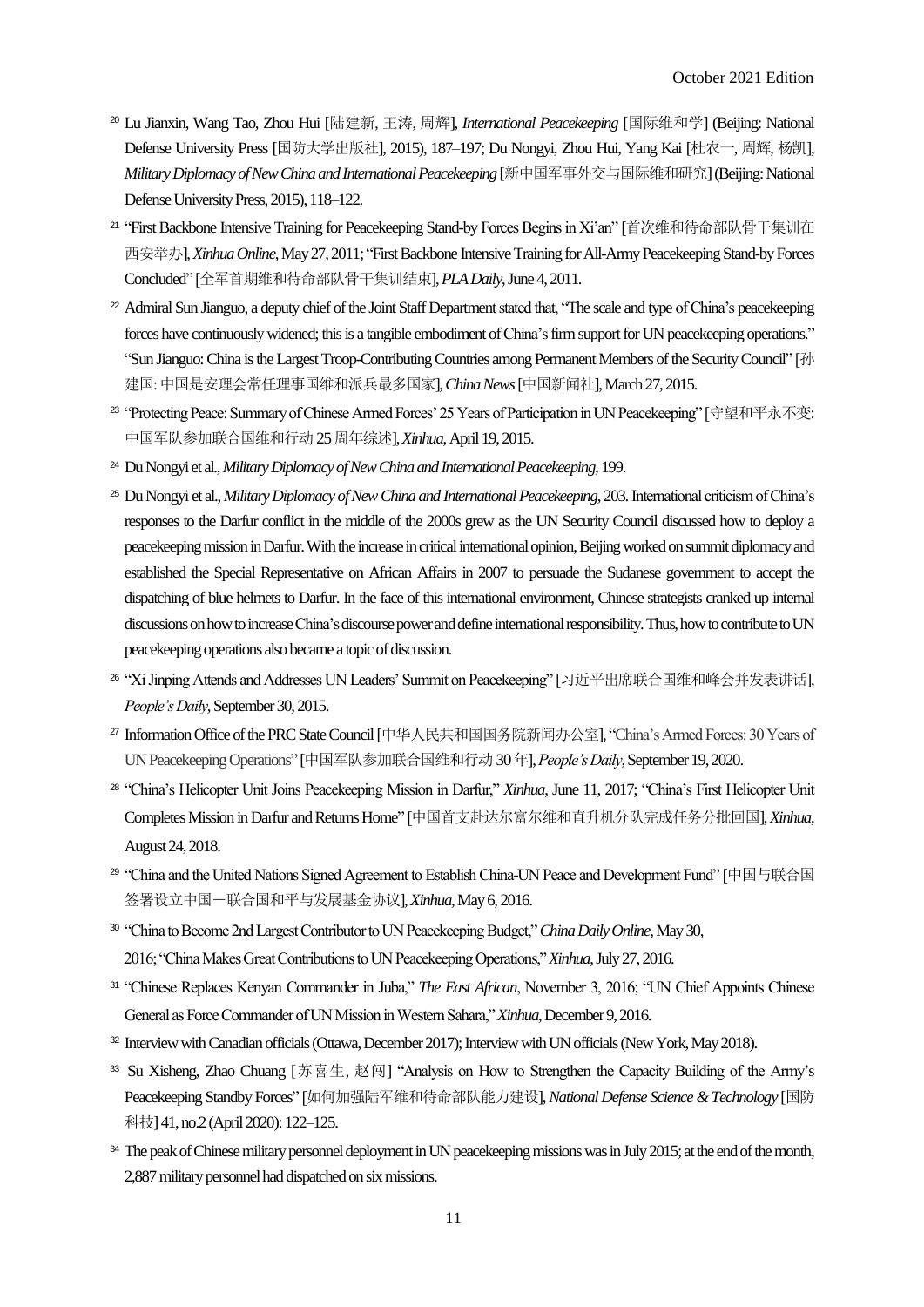- <sup>35</sup> S/PV.8064, Security Council Meeting of 5 October 2017; "Chinese Representative: UN Peacekeeping Operations Must Attach A Great Importance to Role of Troop Contributors" [中国代表: 联合国维和行动应重视出兵国作用], *Xinhua*, October 7, 2017.
- <sup>36</sup> Jean-Pierre Cabestan, "China's Evolving Role as a UN Peacekeeper in Mali," United States Institute of Peace, September 2018: 6.
- <sup>37</sup> "Workshop on the Fifth Anniversary of Establishment of China-UN Peace and Development Fund Was Held" [中国—联 合国和平与发展基金设立五周年"成就与展望"研讨会举行], *Xinhua*, December 8, 2020.
- <sup>38</sup> S/PV.8218, Security Council Meeting of 28 March 2018; "Ma Zhaoxu: Promote Reform of UN Peacekeeping Operations, Achieve Greater Effectiveness" [马朝旭: 推动联合国维和行动取得更大实效], *China News Online* [中国新闻网], March 29, 2019.
- <sup>39</sup> "Ministry of Foreign Affairs: China Has Always Supported UN Peacekeeping Operations with Concrete Actions" [中国始 终以实际行动支持联合国维和行动], *Xinhua*,January 24, 2018.
- <sup>40</sup> Lieutenant General (Retired) Carlos Alberto dos Santos Cruz, William R. Phillips and Salvator Cusimano, "Improving Security of United Nations Peacekeepers: We Need to Change the Way We Are Doing Business," United Nations Peacekeeping, December 19, 2017.
- <sup>41</sup> Lieutenant General (Retired) Carlos Alberto dos Santos Cruz et al., "Improving Security of United Nations Peacekeepers," 10-13.
- <sup>42</sup> He Yin [何银], "Devolution and Future of United Nations Peacekeeping" [联合国维和的退化与出路], *International Studies*[国际问题研究], no. 1 (2020): 136.
- <sup>43</sup> He Yin [何银], "Rethinking Safety and Security Management in United Nations Peacekeeping Operations" [反思联合国维 和行动中的安全风险及应对], *WorldEconomics andPolitics*[世界经济与政治], no. 5 (2018): 74.
- <sup>44</sup> According to Richard Gowan, UNDirectorof the International Crisis Group, Beijing has since worked with the UN secretariat on safety issues and intelligence after the Cruz Report was released. See, Richard Gowan, "China's Pragmatic Approach to UN Peacekeeping," Brookings Institution, September 14, 2020.
- <sup>45</sup> "Statement by Ambassador Zhang Jun at the Side Event on Peacekeeping Capacity Building" [常驻联合国代表张军大使 在维和能力建设主题边会上的发言], PRC Permanent Mission to the United Nations, February 20, 2020.
- <sup>46</sup> "May 2021 Monthly Forecast," Security Council Report, May 2021, 5.
- <sup>47</sup> S/RES/2518 (2020). Of the permanent members of the Security Council, only Russia cosponsored the resolution. "Security Council Unanimously Adopts Resolution on the Safety and Security of Peacekeepers" [安理会一致通过维和人员安全问 题决议], PRC Permanent Mission to the United Nations, March 30, 2020.
- <sup>48</sup> As for a positive understanding of the Cruz Report, see, for example,Ding Sheng [丁盛], "New Logic of Safety and Security of UN Peacekeepers" [联合国维和部队安全"新逻辑"], *Huanqiu* [环球], no. 4 (2018): 42–43.Colonel Ding, Professor at Political College of PLA National Defense University, served as a military observer in MINURSO in 2013 and head of Sector East's training unit of MINUSMA in 2016.
- <sup>49</sup> "Explanatory Statement byAmbassador Zhang JunWhen Security Council AdoptedResolution on the Safety and Security of Peacekeepers" [张军大使在安理会表决维和人员安全问题决议时的解释性发言], PRC Permanent Mission to the United Nations, March 30, 2020.
- <sup>50</sup> At the High-Level Event on Action for Peacekeeping(A4P),held in the UN Headquartersin September 2018, State Councilor and Foreign Minister Wang Yi stated that the primacy of politics must be reflected in every aspect of peacekeeping operations. "Wang Yi's Remarks at the High-Level Eventon Action for Peacekeeping" [王毅在"为维和而行动"倡议高级别会议上